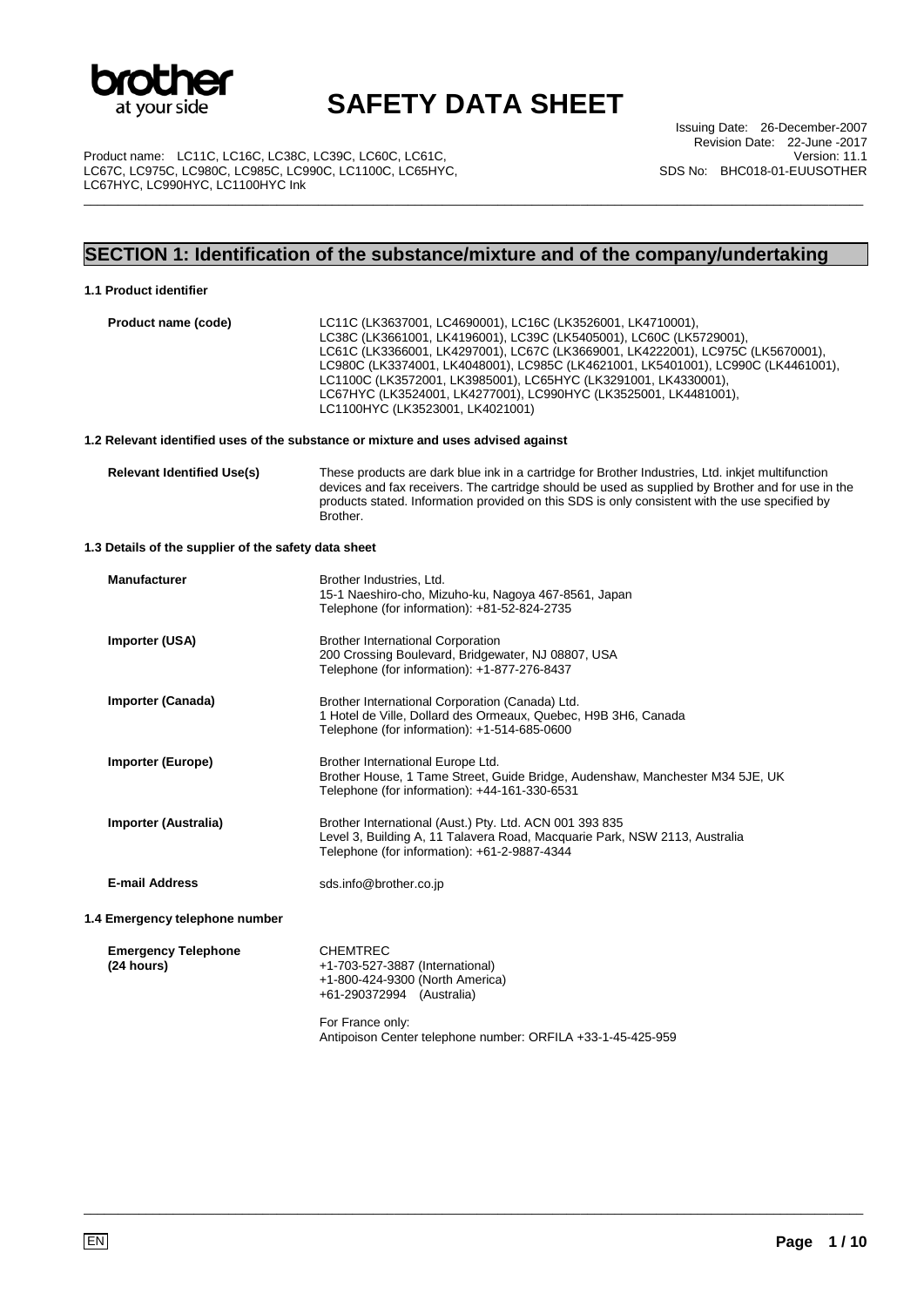

\_\_\_\_\_\_\_\_\_\_\_\_\_\_\_\_\_\_\_\_\_\_\_\_\_\_\_\_\_\_\_\_\_\_\_\_\_\_\_\_\_\_\_\_\_\_\_\_\_\_\_\_\_\_\_\_\_\_\_\_\_\_\_\_\_\_\_\_\_\_\_\_\_\_\_\_\_\_\_\_\_\_\_\_\_\_\_\_\_\_\_\_\_\_\_\_\_\_\_\_\_\_\_\_\_\_\_\_\_\_\_\_\_

Product name: LC11C, LC16C, LC38C, LC39C, LC60C, LC61C, LC67C, LC975C, LC980C, LC985C, LC990C, LC1100C, LC65HYC, LC67HYC, LC990HYC, LC1100HYC Ink

Issuing Date: 26-December-2007 Revision Date: 22-June -2017 Version: 11.1 SDS No: BHC018-01-EUUSOTHER

### **SECTION 2: Hazards identification**

#### **2.1 Classification of the substance or mixture**

**Classification according to Regulation (EC) No 1272/2008** 

Not classified as hazardous

#### **Classification according to OSHA GHS**

Not classified as hazardous

#### **Australia Classification**

Not classified as hazardous according to the criteria of NOHSC

#### **2.2 Label elements**

**Labelling according to Regulation (EC) No. 1272/2008** 

**Hazard pictograms**  None

**Signal Word** None

#### **Hazard Statements** EUH208 - Contains 1,2-benzisothiazol-3(2H)-one. May produce an allergic reaction.

**Precautionary statements** None

#### **2.3 Other hazards**

This product contains no substance considered to be persistent, bioaccumulating nor toxic (PBT). This product contains no substance considered to be very persistent nor very bioaccumulating (vPvB).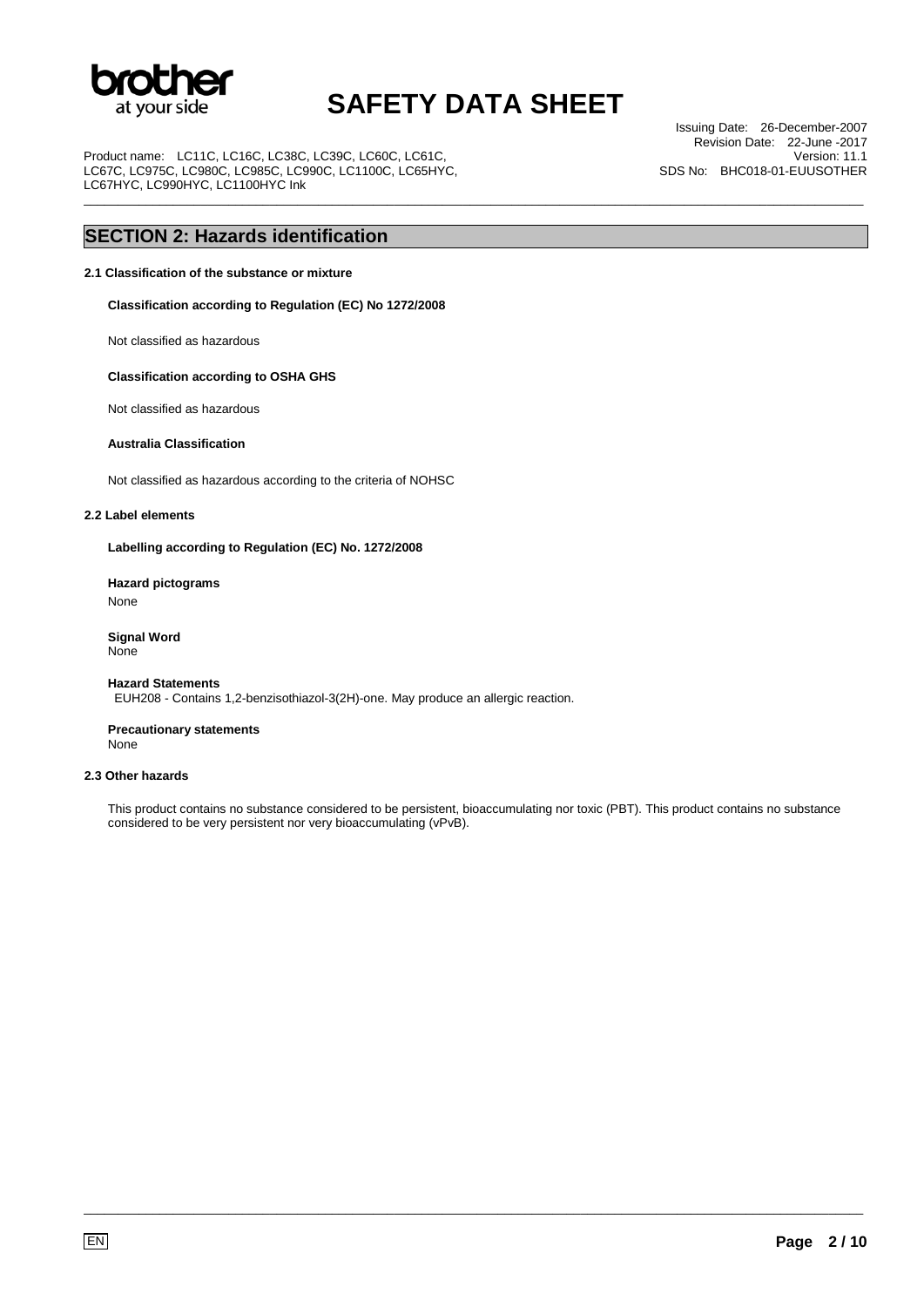

\_\_\_\_\_\_\_\_\_\_\_\_\_\_\_\_\_\_\_\_\_\_\_\_\_\_\_\_\_\_\_\_\_\_\_\_\_\_\_\_\_\_\_\_\_\_\_\_\_\_\_\_\_\_\_\_\_\_\_\_\_\_\_\_\_\_\_\_\_\_\_\_\_\_\_\_\_\_\_\_\_\_\_\_\_\_\_\_\_\_\_\_\_\_\_\_\_\_\_\_\_\_\_\_\_\_\_\_\_\_\_\_\_

Product name: LC11C, LC16C, LC38C, LC39C, LC60C, LC61C, LC67C, LC975C, LC980C, LC985C, LC990C, LC1100C, LC65HYC, LC67HYC, LC990HYC, LC1100HYC Ink

## **SECTION 3: Composition/information on ingredients**

#### **3.2 Mixtures**

**Description of the mixture:** Water based inkjet ink (Mixture).

| <b>Chemical Name</b>               | <b>CAS-No</b> | <b>EC-No</b> | $w/w$ %   | <b>Classification</b><br>(67/548/EEC) | <b>Classification</b><br>(EU Reg. 1272/2008) |
|------------------------------------|---------------|--------------|-----------|---------------------------------------|----------------------------------------------|
| Glycerol                           | $56 - 81 - 5$ | 200-289-5    | $15 - 25$ | Not classified                        | Not classified                               |
| Triethylene glycol monobutyl ether | 143-22-6      | 205-592-6    | $1-5$     | Xi: R41                               | Eye Dam. 1 (H318)                            |
| Diethylene glycol                  | 111-46-6      | 203-872-2    | $1 - 5$   | Xn: R22                               | Acute Tox. 4 (H302)                          |
| Cyan Dye (Copper Phthalocyanine)   |               | 445-470-1    | $<$ 5     | Xi: R41                               | Eye Dam. 1 (H318)                            |
| derivative dye)                    |               |              |           | R52/53                                | Aquatic Chronic 3 (H412)                     |
| Water                              | 7732-18-5     | 231-791-2    | 65-75     | Not classified                        | Not classified                               |
| 1,2-benzisothiazol-3(2H)-one       | 2634-33-5     | 220-120-9    | < 0.05    | Xn: R22                               | Acute Tox. 4 (Oral), H302                    |
|                                    |               |              |           | Xi: R41                               | Skin Irrit. 2. H315                          |
|                                    |               |              |           | Xi: R38                               | Eye Dam. 1, H318                             |
|                                    |               |              |           | R43                                   | Skin Sens. 1, H317                           |
|                                    |               |              |           | N; R50                                | Aquatic Acute 1, H400                        |

For the full text of R-phrases and H-Statements see Section 16

\* Registered

## **SECTION 4: First aid measures**

#### **4.1 Description of first aid measures**

| General advice                                                                       | If symptoms persist, obtain medical attention.                                                                                      |
|--------------------------------------------------------------------------------------|-------------------------------------------------------------------------------------------------------------------------------------|
| Inhalation                                                                           | Obtain medical attention. In case of accident by inhalation remove casualty to fresh air and keep at<br>rest.                       |
| Skin contact                                                                         | Remove contaminated clothing immediately and wash affected skin with plenty of water or soap and<br>water.                          |
| Eye contact                                                                          | Obtain medical attention. If substance has got into the eyes, immediately wash out with plenty of<br>water for at least 15 minutes. |
| Ingestion                                                                            | Obtain immediate medical attention. Wash out mouth with water and give 100-200 ml of water to<br>drink.                             |
| 4.2 Most important symptoms and                                                      | Skin contact: Repeated and/or prolonged skin contact may cause irritation.                                                          |
| effects, both acute and delayed                                                      | Eye contact: May cause eye irritation.                                                                                              |
|                                                                                      | Ingestion: Ingestion may cause irritation of the gastrointestinal tract. Unlikely route of exposure.                                |
|                                                                                      | Inhalation: Unlikely route of exposure.                                                                                             |
| 4.3 Indication of any immediate<br>medical attention and special<br>treatment needed | Treat symptomatically.                                                                                                              |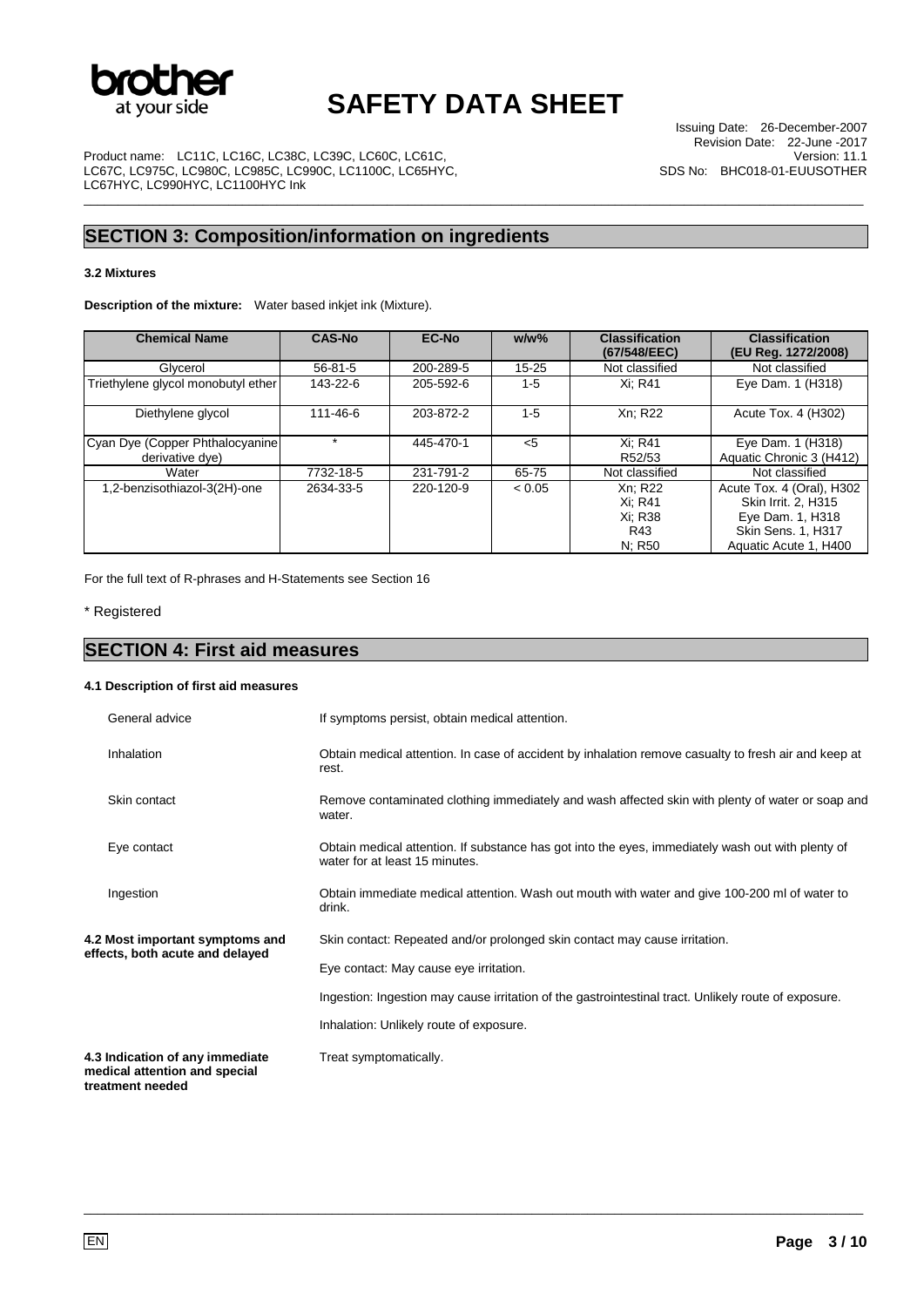

\_\_\_\_\_\_\_\_\_\_\_\_\_\_\_\_\_\_\_\_\_\_\_\_\_\_\_\_\_\_\_\_\_\_\_\_\_\_\_\_\_\_\_\_\_\_\_\_\_\_\_\_\_\_\_\_\_\_\_\_\_\_\_\_\_\_\_\_\_\_\_\_\_\_\_\_\_\_\_\_\_\_\_\_\_\_\_\_\_\_\_\_\_\_\_\_\_\_\_\_\_\_\_\_\_\_\_\_\_\_\_\_\_

Issuing Date: 26-December-2007 Revision Date: 22-June -2017 Version: 11.1 SDS No: BHC018-01-EUUSOTHER

Product name: LC11C, LC16C, LC38C, LC39C, LC60C, LC61C LC67C, LC975C, LC980C, LC985C, LC990C, LC1100C, LC65HYC, LC67HYC, LC990HYC, LC1100HYC Ink

### **SECTION 5: Firefighting measures 5.1 Extinguishing media**  Extinguish preferably with dry chemical, carbon dioxide, water spray, foam. Unsuitable Extinguishing Media None. **5.2 Special hazards arising from the substance or mixture**  Thermal decomposition of organic components may result in occurrence of oxides of carbon. Toxic gases may be formed upon combustion and represents a hazard to firefighters. Combustion products: See Section: 10. **5.3 Advice for firefighters** Use appropriate respirator for carbon monoxide and carbon dioxide. Wear positive pressure self-contained breathing apparatus (SCBA) during the attack phase of firefighting operations and during cleanup in enclosed or poorly ventilated areas immediately after a fire. Personnel not having suitable respiratory protection must leave the area to prevent significant exposure to toxic combustion gases from any source. **SECTION 6: Accidental release measures 6.1 Personal precautions, protective equipment and emergency procedures**  Ensure adequate ventilation. Avoid contact with eyes. **6.2 Environmental precautions** Prevent substance entering sewers. Washings must be prevented from entering surface water drains. **6.3 Methods and materials for containment and cleaning up**  Wipe up with absorbent towel Wash with water to remove remaining traces of ink **6.4 Reference to other sections** For personal protection: See section 8.

| ererence to otner sections | For personal protection: See section 8.      |
|----------------------------|----------------------------------------------|
|                            | For disposal considerations: See section 13. |

## **SECTION 7: Handling and storage**

| 7.1 Precautions for safe handling                                   | Keep out of the reach of children. Avoid contact with skin and eyes.                                                                                                                                                        |
|---------------------------------------------------------------------|-----------------------------------------------------------------------------------------------------------------------------------------------------------------------------------------------------------------------------|
| 7.2 Conditions for safe storage,<br>including any incompatibilities | Keep away from oxidizing agents.                                                                                                                                                                                            |
| 7.3 Specific end use(s)                                             | These products are dark blue ink in a cartridge for Brother Industries, Ltd. inkjet multifunction<br>devices and fax receivers. This cartridge should be used as supplied by Brother and for use in the<br>products stated. |

## **SECTION 8: Exposure controls/personal protection**

#### **8.1 Control Parameters**

#### **Occupational Exposure Limits**

| <b>Chemical Name</b>  | Glycerol<br>$56 - 81 - 5$                                                                     |
|-----------------------|-----------------------------------------------------------------------------------------------|
| <b>ACGIH TLV</b>      | TWA: $10 \text{ mg/m}^3$ mist                                                                 |
| <b>OSHA PEL</b>       | TWA: 15 mg/m $3$ mist, total particulate<br>TWA: $5 \text{ mg/m}^3$ mist, respirable fraction |
| <b>European Union</b> |                                                                                               |
| The United Kingdom    | STEL: $30 \text{ mg/m}^3$                                                                     |
|                       | TWA: $10 \text{ mg/m}^3$                                                                      |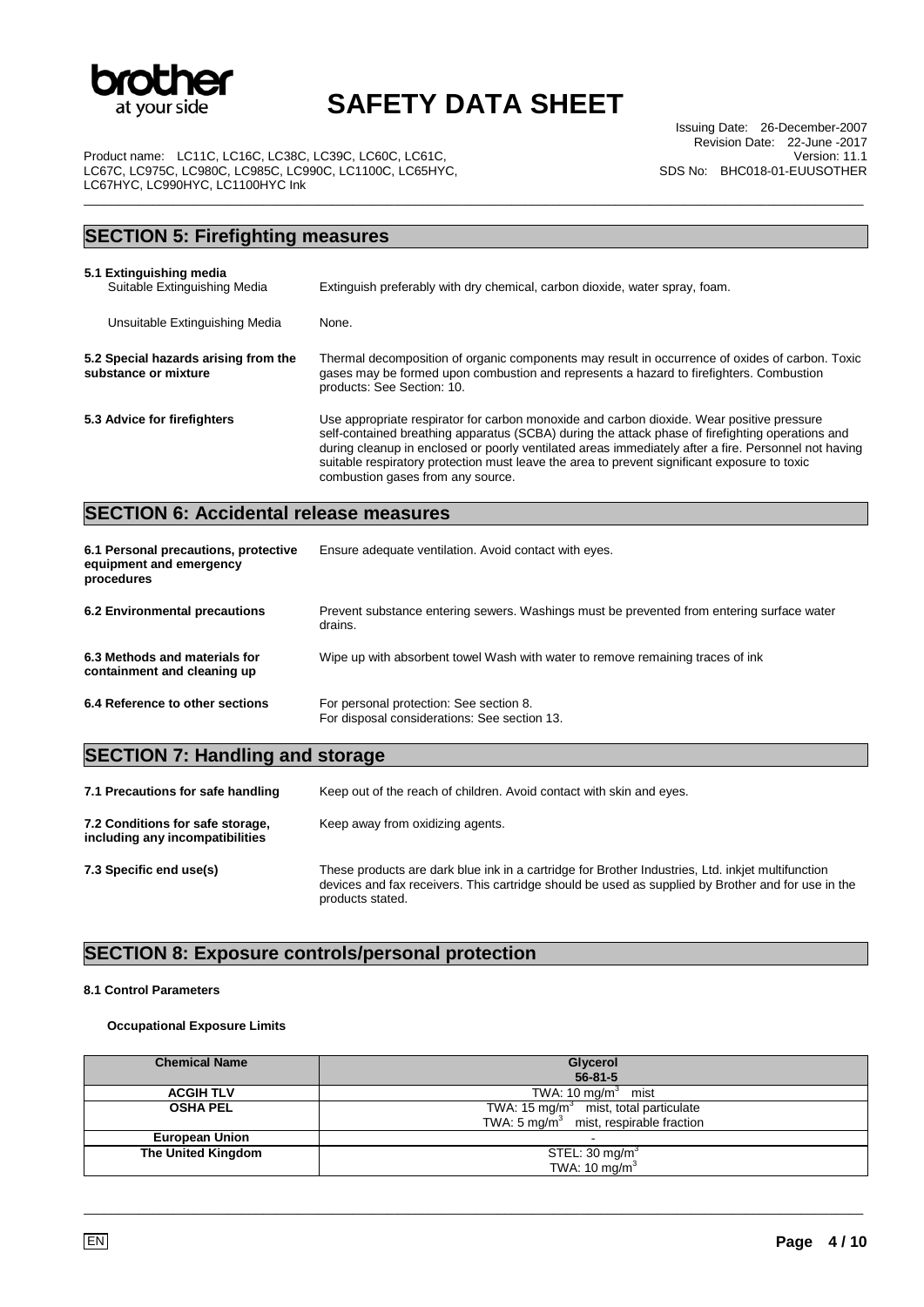

\_\_\_\_\_\_\_\_\_\_\_\_\_\_\_\_\_\_\_\_\_\_\_\_\_\_\_\_\_\_\_\_\_\_\_\_\_\_\_\_\_\_\_\_\_\_\_\_\_\_\_\_\_\_\_\_\_\_\_\_\_\_\_\_\_\_\_\_\_\_\_\_\_\_\_\_\_\_\_\_\_\_\_\_\_\_\_\_\_\_\_\_\_\_\_\_\_\_\_\_\_\_\_\_\_\_\_\_\_\_\_\_\_

Issuing Date: 26-December-2007 Revision Date: 22-June -2017 Version: 11.1 SDS No: BHC018-01-EUUSOTHER

Product name: LC11C, LC16C, LC38C, LC39C, LC60C, LC61C, LC67C, LC975C, LC980C, LC985C, LC990C, LC1100C, LC65HYC, LC67HYC, LC990HYC, LC1100HYC Ink

| <b>France</b>             | TWA: $10 \text{ mg/m}^3$              |
|---------------------------|---------------------------------------|
| <b>Spain</b>              | TWA: $10 \text{ mg/m}^3$              |
| Germany                   | TWA: $50 \text{ mg/m}^3$              |
|                           | Ceiling / Peak: 100 mg/m <sup>3</sup> |
| Portugal                  | TWA: $10 \text{ mg/m}^3$              |
| <b>Finland</b>            | TWA: $20 \text{ mg/m}^3$              |
| <b>Switzerland</b>        | STEL: 100 mg/m <sup>3</sup>           |
|                           | TWA: 50 mg/ $m3$                      |
| Poland                    | TWA: $10 \text{ mg/m}^3$              |
| Ireland                   | TWA: $10 \text{ mg/m}^3$              |
| <b>Chemical Name</b>      | Diethylene glycol                     |
|                           | 111-46-6                              |
| <b>ACGIH TLV</b>          |                                       |
| <b>OSHA PEL</b>           | $\blacksquare$                        |
| <b>European Union</b>     | $\mathbf{r}$                          |
| <b>The United Kingdom</b> | STEL: 69 ppm                          |
|                           | STEL: 303 mg/m <sup>3</sup>           |
|                           | TWA: 23 ppm                           |
|                           | TWA: 101 mg/m <sup>3</sup>            |
| Germany                   | TWA: 10 ppm                           |
|                           | TWA: 44 mg/m <sup>3</sup>             |
|                           | Ceiling / Peak: 40 ppm                |
|                           | Ceiling / Peak: 176 mg/m <sup>3</sup> |
|                           |                                       |
| <b>Denmark</b>            | TWA: 2.5 ppm                          |
|                           | TWA: 11 $mg/m3$                       |
| Austria                   | STEL 40 ppm                           |
|                           | STEL 176 mg/m <sup>3</sup>            |
|                           | TWA: 10 ppm                           |
|                           | TWA: $44 \text{ mg/m}^3$              |
| <b>Switzerland</b>        | STEL: 40 ppm                          |
|                           | STEL: 176 mg/m <sup>3</sup>           |
|                           | TWA: 10 ppm                           |
|                           | TWA: 44 mg/m $3$                      |
| Poland                    | TWA: $10 \text{ mg/m}^3$              |
| Ireland                   | TWA: 23 ppm                           |
|                           | TWA: 100 mg/m <sup>3</sup>            |

#### **8.2 Exposure controls**

| Appropriate engineering controls                                         | Good general ventilation should be sufficient under normal use.                                                                                     |  |
|--------------------------------------------------------------------------|-----------------------------------------------------------------------------------------------------------------------------------------------------|--|
| Personal protective equipment                                            | Not normally required. For use other than in normal operating procedures (such as in the event of<br>large spill), the following should be applied: |  |
| Eye Protection                                                           | Safety goggles.                                                                                                                                     |  |
| <b>Hand Protection</b>                                                   | Protective gloves.                                                                                                                                  |  |
| Skin and body protection                                                 | Long sleeved clothing and long pants.                                                                                                               |  |
| Respiratory protection                                                   | Large spillages: Wear suitable respiratory protective equipment.                                                                                    |  |
| <b>Environmental Exposure Controls</b> Avoid release to the environment. |                                                                                                                                                     |  |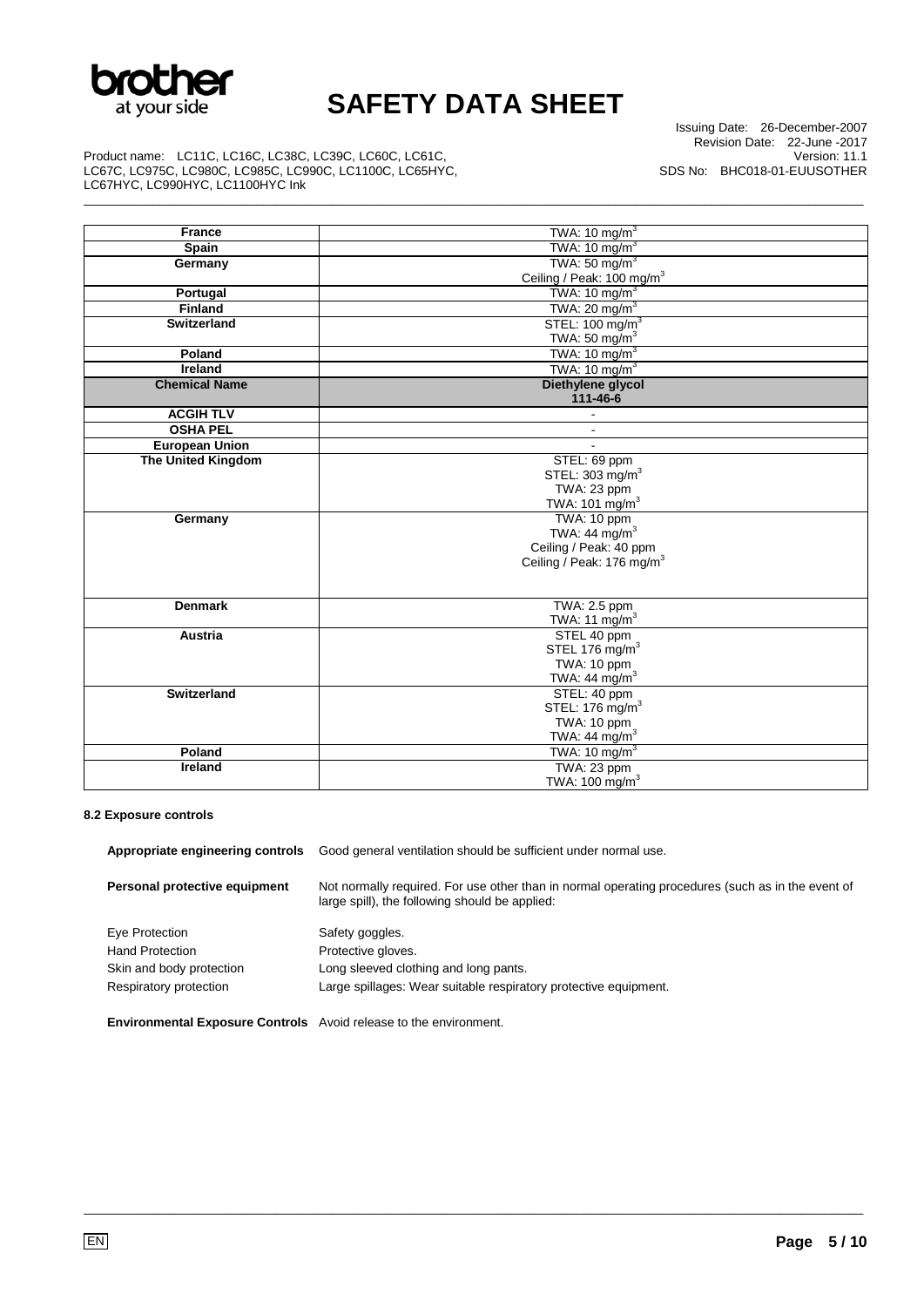

\_\_\_\_\_\_\_\_\_\_\_\_\_\_\_\_\_\_\_\_\_\_\_\_\_\_\_\_\_\_\_\_\_\_\_\_\_\_\_\_\_\_\_\_\_\_\_\_\_\_\_\_\_\_\_\_\_\_\_\_\_\_\_\_\_\_\_\_\_\_\_\_\_\_\_\_\_\_\_\_\_\_\_\_\_\_\_\_\_\_\_\_\_\_\_\_\_\_\_\_\_\_\_\_\_\_\_\_\_\_\_\_\_

Product name: LC11C, LC16C, LC38C, LC39C, LC60C, LC61C, LC67C, LC975C, LC980C, LC985C, LC990C, LC1100C, LC65HYC, LC67HYC, LC990HYC, LC1100HYC Ink

Issuing Date: 26-December-2007 Revision Date: 22-June -2017 Version: 11.1 SDS No: BHC018-01-EUUSOTHER

## **SECTION 9: Physical and chemical properties**

#### **9.1 Information on basic physical and chemical properties**

Appearance Physical state Liquid Color Dark blue Odor Slight Odor Threshold No information available<br>pH 7 - 9 Melting point/freezing point  $-/-5$  °C<br>Initial boiling point and boiling range  $> 100$  °C Initial boiling point and boiling range<br>Flash Point Evaporation rate **No information available**<br>
Flammability (solid, gas) **Not** applicable Flammability (solid, gas) Upper/lower flammability or explosive limits<br>Vapor pressure Vapor pressure **No information available**<br>
Vapor density **No information available** 

Vapor density  $V$ apor density  $V = NQ - 1.1$  (H<sub>2</sub>O=1) Relative density 1.0 - 1.1 (H<sub>2</sub>O=1)<br>Solubility(ies) Soluble (water) Partition coefficient: n-octanol/water No information coefficient: n-octanol/water No information and Nutubellable Auto-ignition temperature  $>400$  °C<br>Decomposition temperature No information available Decomposition temperature Viscosity 1 - 5 mPa·s<br>Explosive properties Not explosive Explosive properties<br>Oxidizing properties

 $7 - 9$ <br> $\sqrt{5} - 5$  °C Not less than 93.3°C ( Tag closed cup; Cleveland open cup ) No information available Soluble (water)<br>No information available No information available

#### **9.2 Other information**

No information available.

### **SECTION 10: Stability and reactivity**

| <b>10.1 Reactivity</b>                     | No information available.                                |
|--------------------------------------------|----------------------------------------------------------|
| <b>10.2 Chemical stability</b>             | Stable.                                                  |
| 10.3 Possibility of hazardous<br>reactions | No information available.                                |
| 10.4 Conditions to avoid                   | No information available.                                |
| 10.5 Incompatible materials                | Strong oxidizing agents.                                 |
| 10.6 Hazardous decomposition<br>products   | Contains: Carbon monoxide (CO). Carbon dioxide $(CO2)$ . |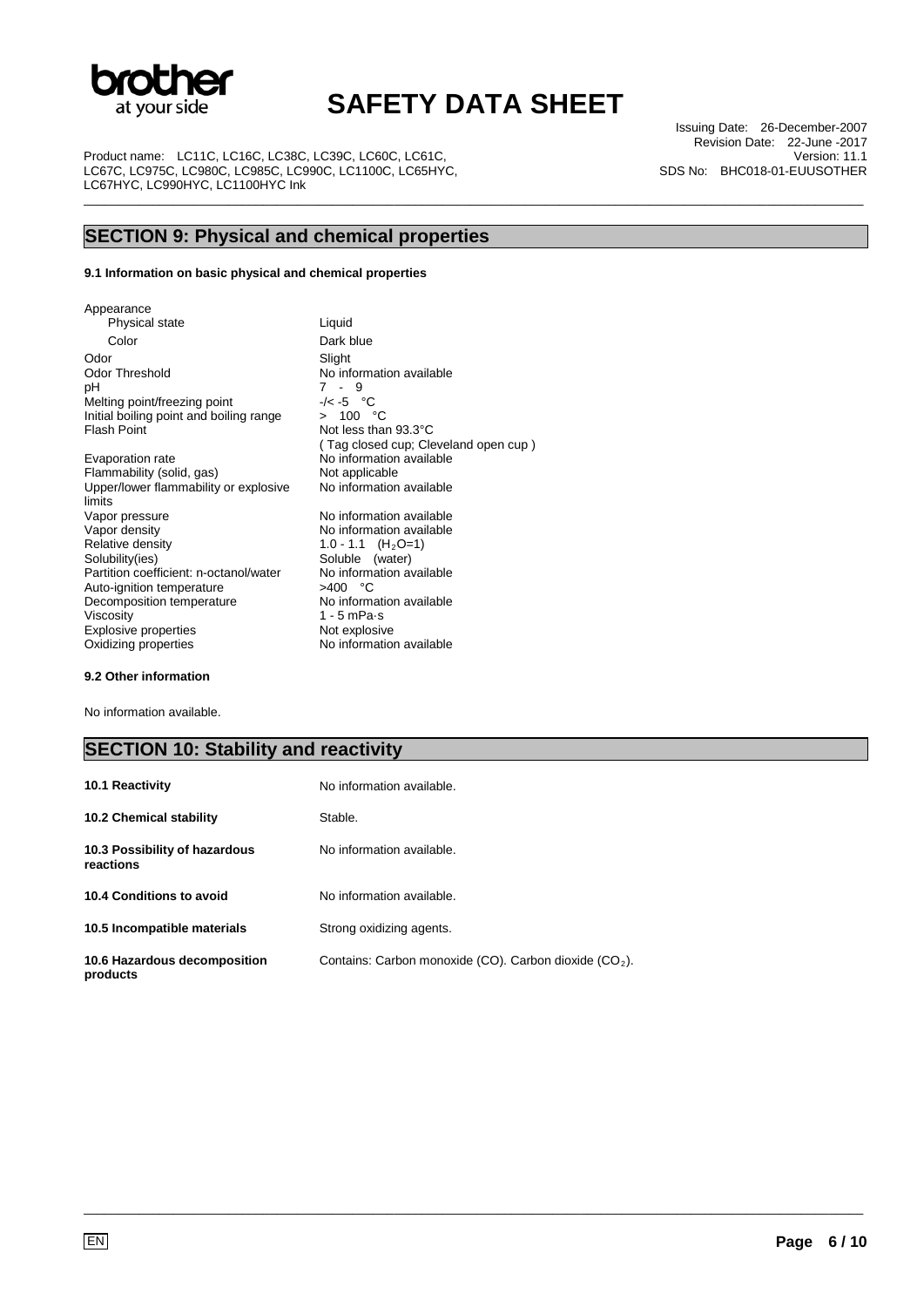

\_\_\_\_\_\_\_\_\_\_\_\_\_\_\_\_\_\_\_\_\_\_\_\_\_\_\_\_\_\_\_\_\_\_\_\_\_\_\_\_\_\_\_\_\_\_\_\_\_\_\_\_\_\_\_\_\_\_\_\_\_\_\_\_\_\_\_\_\_\_\_\_\_\_\_\_\_\_\_\_\_\_\_\_\_\_\_\_\_\_\_\_\_\_\_\_\_\_\_\_\_\_\_\_\_\_\_\_\_\_\_\_\_

Product name: LC11C, LC16C, LC38C, LC39C, LC60C, LC61C, LC67C, LC975C, LC980C, LC985C, LC990C, LC1100C, LC65HYC, LC67HYC, LC990HYC, LC1100HYC Ink

Issuing Date: 26-December-2007 Revision Date: 22-June -2017 Version: 11.1 SDS No: BHC018-01-EUUSOTHER

## **SECTION 11: Toxicological information**

#### **11.1 Information on toxicological effects**

**Acute toxicity** 

| Inhalation<br>Eye contact<br>Skin contact<br>Ingestion | No information available.<br>No information available.<br>No information available.<br>$LD_{50} > 2000$ mg/kg (Method OECD#420) |  |
|--------------------------------------------------------|---------------------------------------------------------------------------------------------------------------------------------|--|
| <b>Skin corrosion/irritation</b>                       | Non-irritant. (Method: OECD#404)                                                                                                |  |
| Serious eye damage/irritation                          | Minimal irritant to the eye. (Method: OECD#405)                                                                                 |  |
| Respiratory or skin sensitisation                      | It is not a skin sensitizer. (Method: OECD#429)                                                                                 |  |
| <b>Mutagenicity</b>                                    | Negative. (Method: OECD#471)                                                                                                    |  |
| Carcinogenicity                                        | Ingredients of this product have not been classified as carcinogens according to IARC<br>monographs, NTP and OSHA               |  |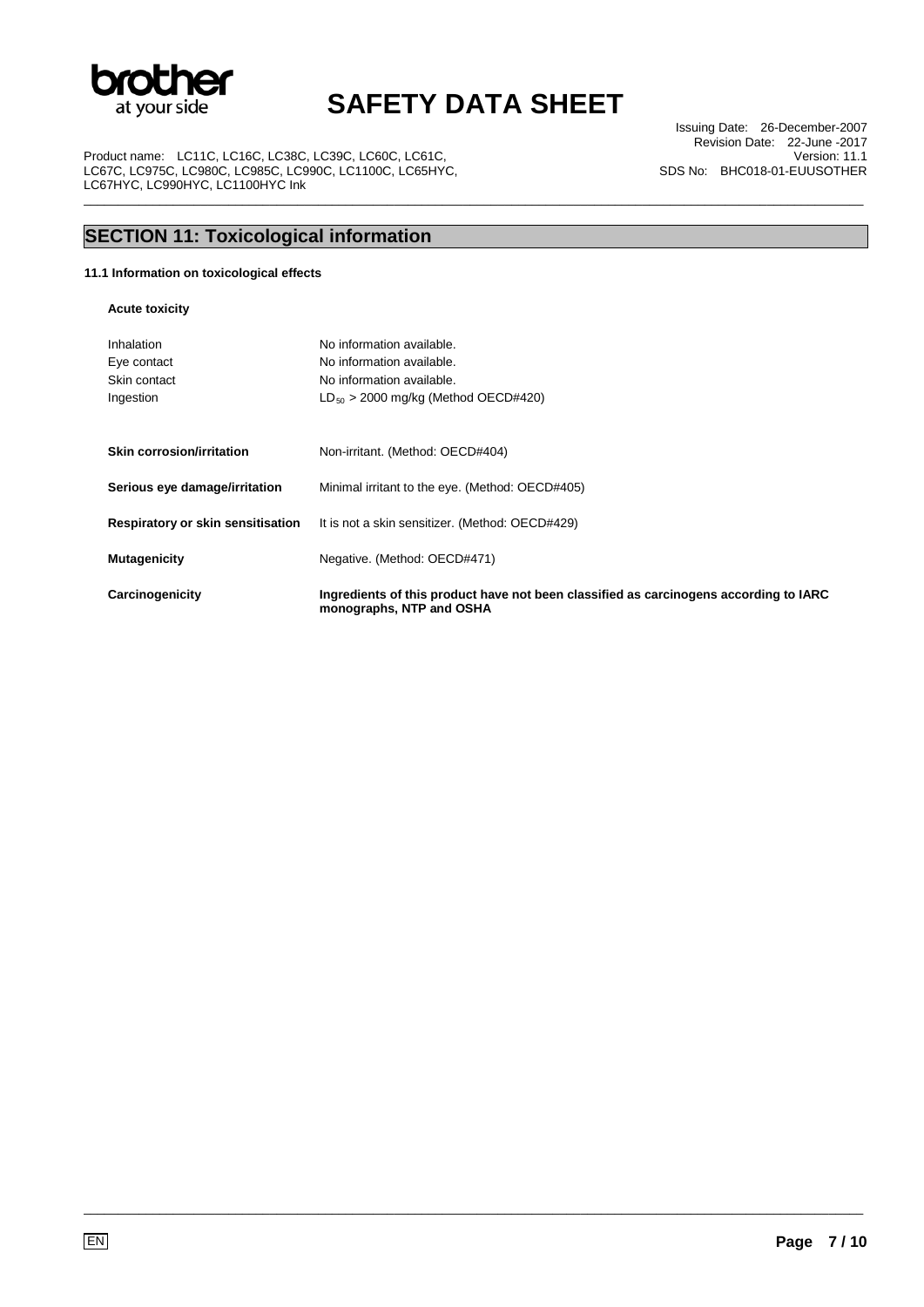

\_\_\_\_\_\_\_\_\_\_\_\_\_\_\_\_\_\_\_\_\_\_\_\_\_\_\_\_\_\_\_\_\_\_\_\_\_\_\_\_\_\_\_\_\_\_\_\_\_\_\_\_\_\_\_\_\_\_\_\_\_\_\_\_\_\_\_\_\_\_\_\_\_\_\_\_\_\_\_\_\_\_\_\_\_\_\_\_\_\_\_\_\_\_\_\_\_\_\_\_\_\_\_\_\_\_\_\_\_\_\_\_\_

Product name: LC11C, LC16C, LC38C, LC39C, LC60C, LC61C, LC67C, LC975C, LC980C, LC985C, LC990C, LC1100C, LC65HYC, LC67HYC, LC990HYC, LC1100HYC Ink

Issuing Date: 26-December-2007 Revision Date: 22-June -2017 Version: 11.1 SDS No: BHC018-01-EUUSOTHER

## **SECTION 12: Ecological information**

#### **12.1 Toxicity**

| <b>Chemical Name</b>               | <b>Toxicity to algae</b>   | <b>Toxicity to fish</b>           | Toxicity to daphnia and other<br>aquatic invertebrates |
|------------------------------------|----------------------------|-----------------------------------|--------------------------------------------------------|
| Glycerol                           |                            | $LC_{50}$ : 51 - 57 mL/L 96 h     | $EC_{50}$ : >500 mg/L 24 h                             |
| $56 - 81 - 5$                      |                            | static (Oncorhynchus mykiss)      | (Daphnia magna)                                        |
| Triethylene glycol monobutyl ether | $EC_{50}$ : >500 mg/L 72 h | $LC_{50}$ : 2200 - 4600 mg/L 96 h | $EC_{50}$ : >500 mg/L 48 h                             |
| 143-22-6                           | (Desmodesmus subspicatus)  | static (Leuciscus idus)           | (Daphnia magna)                                        |
|                                    |                            | $LC_{50}$ : 2400 mg/L 96 h        |                                                        |
|                                    |                            | static (Pimephales promelas)      |                                                        |
|                                    |                            | $LC_{50}$ : 2400 mg/L 96 h        |                                                        |
|                                    |                            | (Pimephales promelas)             |                                                        |
| Diethylene glycol                  |                            | $LC_{50}$ : 75200 mg/L 96 h       | $EC_{50}$ : 84000 mg/L 48 h                            |
| 111-46-6                           |                            | flow-through (Pimephales          | (Daphnia magna)                                        |
|                                    |                            | promelas)                         |                                                        |

#### 12.2 Persistance and degradability No information available.

#### **12.3 Bioaccumulative potential**

| <b>Chemical Name</b>                       |                           | log Pow                                                                                                                                                                                          |  |
|--------------------------------------------|---------------------------|--------------------------------------------------------------------------------------------------------------------------------------------------------------------------------------------------|--|
| Glycerol                                   |                           | $-1.76$                                                                                                                                                                                          |  |
| Triethylene glycol monobutyl ether         |                           | 0.51                                                                                                                                                                                             |  |
| Diethylene glycol                          |                           | $-1.98$                                                                                                                                                                                          |  |
| 12.4 Mobility in soil                      | No information available. |                                                                                                                                                                                                  |  |
| 12.5 Results of PBT and vPvB<br>assessment | $(vPvB)$ .                | This product contains no substance considered to be persistent, bioaccumulating nor toxic (PBT).<br>This product contains no substance considered to be very persistent nor very bioaccumulating |  |
| 12.6 Other adverse effects                 | No information available. |                                                                                                                                                                                                  |  |

### **SECTION 13: Disposal considerations**

**13.1 Waste treatment methods** Dispose of in accordance with Federal, State, and local regulations.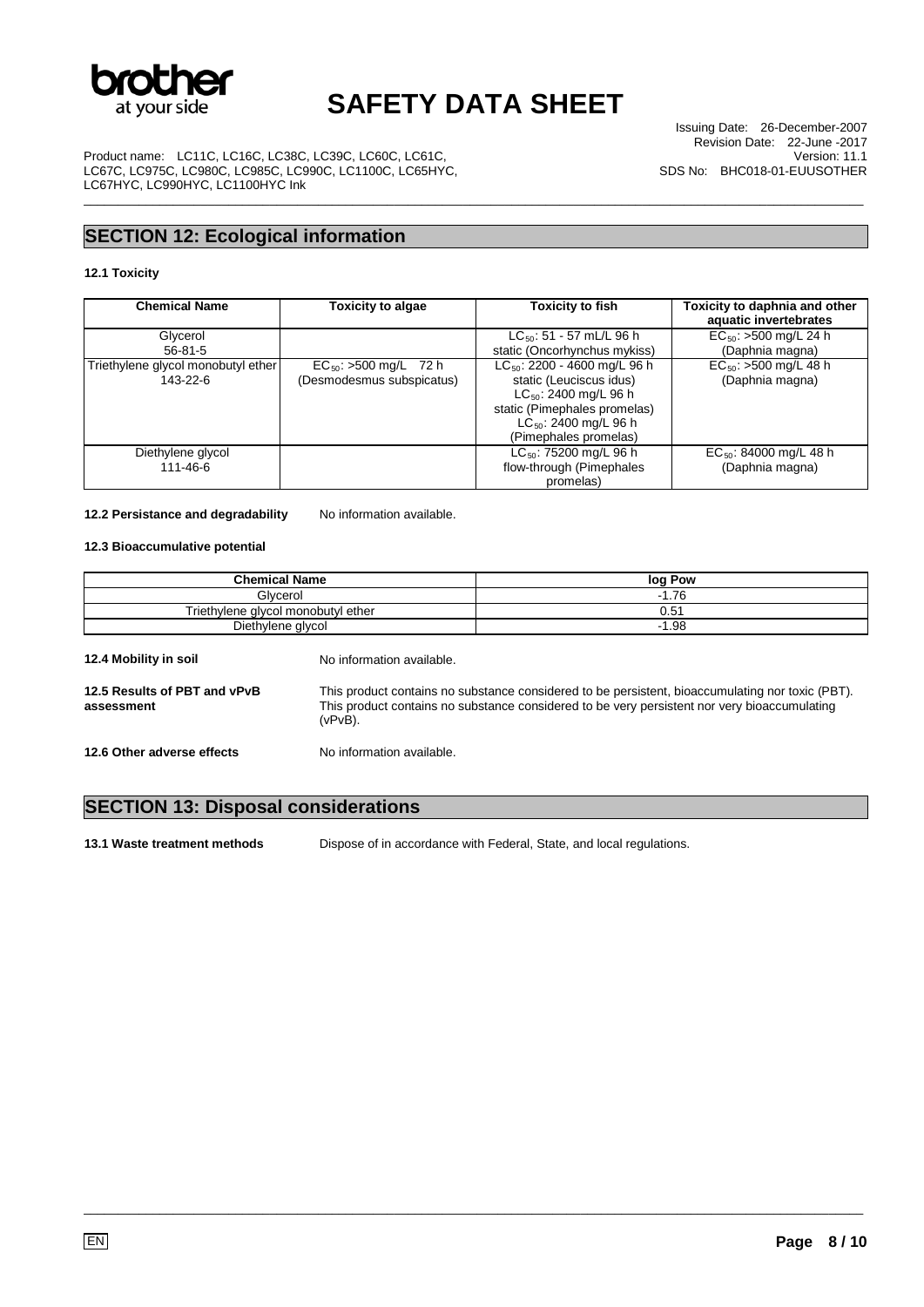

\_\_\_\_\_\_\_\_\_\_\_\_\_\_\_\_\_\_\_\_\_\_\_\_\_\_\_\_\_\_\_\_\_\_\_\_\_\_\_\_\_\_\_\_\_\_\_\_\_\_\_\_\_\_\_\_\_\_\_\_\_\_\_\_\_\_\_\_\_\_\_\_\_\_\_\_\_\_\_\_\_\_\_\_\_\_\_\_\_\_\_\_\_\_\_\_\_\_\_\_\_\_\_\_\_\_\_\_\_\_\_\_\_

Issuing Date: 26-December-2007 Revision Date: 22-June -2017 Version: 11.1 SDS No: BHC018-01-EUUSOTHER

Product name: LC11C, LC16C, LC38C, LC39C, LC60C, LC61C, LC67C, LC975C, LC980C, LC985C, LC990C, LC1100C, LC65HYC, LC67HYC, LC990HYC, LC1100HYC Ink

### **SECTION 14: Transport information**

Not classified according to the United Nations "Recommendations on the Transport of Dangerous Goods"

| 14.1 UN Number                                                                      | None           |
|-------------------------------------------------------------------------------------|----------------|
| 14.2 UN proper shipping name                                                        | None           |
| 14.3 Transport hazard class(es)                                                     | <b>None</b>    |
| 14.4 Packing Group                                                                  | <b>None</b>    |
| 14.5 Environmental hazards                                                          | <b>None</b>    |
| 14.6 Special precautions for user                                                   | None           |
| 14.7 Transport in bulk according to<br>Annex II of Marpol 73/78 and the IBC<br>Code | Not applicable |

Not regulated under DOT, IMDG, IATA.

## **SECTION 15: Regulatory information**

**15.1 Safety, health and environmental regulations/legislation specific for the substance or mixture EU:**Not classified as dangerous for supply/use. (1999/45/EC) **USA:** All chemical substances contained in this product are and had been listed on the TSCA Chemical Substances Inventory, and none is subject to any of the following TSCA requirements: section 4 test rules; proposed or final section 5(a)(2) significant new use rules; section 5(e) consent orders; section 8(a) preliminary assessment information rules; and section 8(d) health and safety data reporting rules. **Canada:** WHMIS: Not applicable. (Manufactured article)

\_\_\_\_\_\_\_\_\_\_\_\_\_\_\_\_\_\_\_\_\_\_\_\_\_\_\_\_\_\_\_\_\_\_\_\_\_\_\_\_\_\_\_\_\_\_\_\_\_\_\_\_\_\_\_\_\_\_\_\_\_\_\_\_\_\_\_\_\_\_\_\_\_\_\_\_\_\_\_\_\_\_\_\_\_\_\_\_\_\_\_\_\_\_\_\_\_\_\_\_\_\_\_\_\_\_\_\_\_\_\_\_\_

**15.2 Chemical Safety Assessment** No.